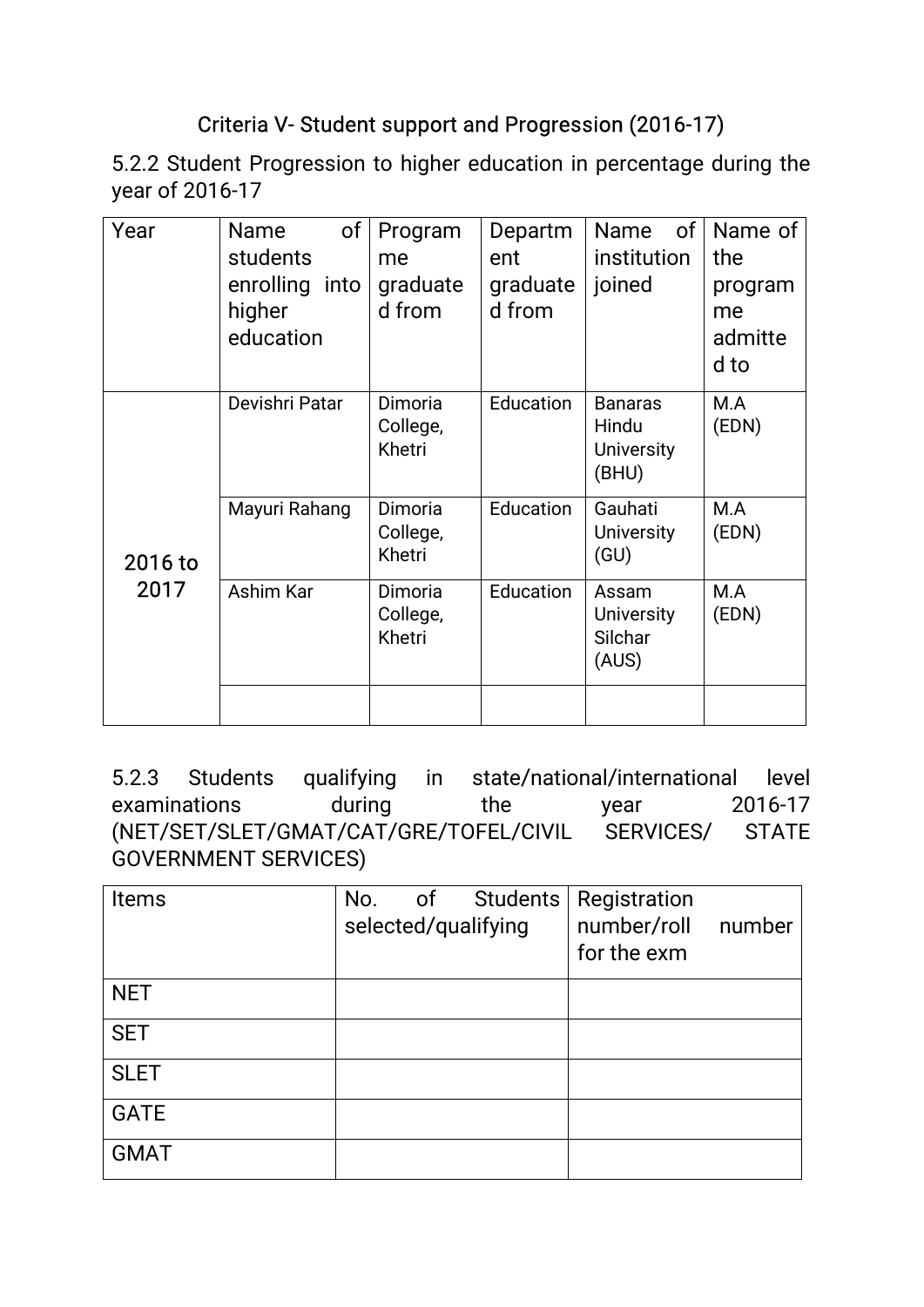| <b>CAT</b>              |  |
|-------------------------|--|
| <b>GRE</b>              |  |
| <b>TOFEL</b>            |  |
| <b>CIVIL SERVICES</b>   |  |
| <b>STATE GOVERNMENT</b> |  |
| <b>SERVICES</b>         |  |
| <b>ANY OTHER</b>        |  |

### Criteria V- Student support and Progression (2017-18)

5.2.2 Student Progression to higher education in percentage during the year 2017-18

| Year               | <b>Name</b><br>students | of<br>Program<br>me           | Depart<br>ment | of<br><b>Name</b><br>institution | Name<br>of<br>the |
|--------------------|-------------------------|-------------------------------|----------------|----------------------------------|-------------------|
|                    | enrolling into          | graduated                     | graduat        | joined                           | progra            |
|                    | higher<br>education     | from                          | ed from        |                                  | mme<br>admitte    |
|                    |                         |                               |                | Gauhati                          | d to<br>M.A       |
| 2017<br>to<br>2018 | <b>Bharat mallik</b>    | Dimoria<br>College,<br>Khetri | Educatio<br>n  | <b>University</b><br>(GU)        | (EDN)             |
|                    | Jonali kalita           | Dimoria<br>College,<br>Khetri | Educatio<br>n  | <b>IGNOU</b>                     | M.A<br>(EDN)      |
|                    | Sumi kalita             | Dimoria<br>College,<br>Khetri | Educatio<br>n  | <b>IGNOU</b>                     | M.A<br>(EDN)      |
|                    |                         |                               |                |                                  |                   |

5.2.3 Students qualifying in state/national/international level examinations during the year 2017-18 (NET/SET/SLET/GMAT/CAT/GRE/TOFEL/CIVIL SERVICES/ STATE GOVERNMENT SERVICES)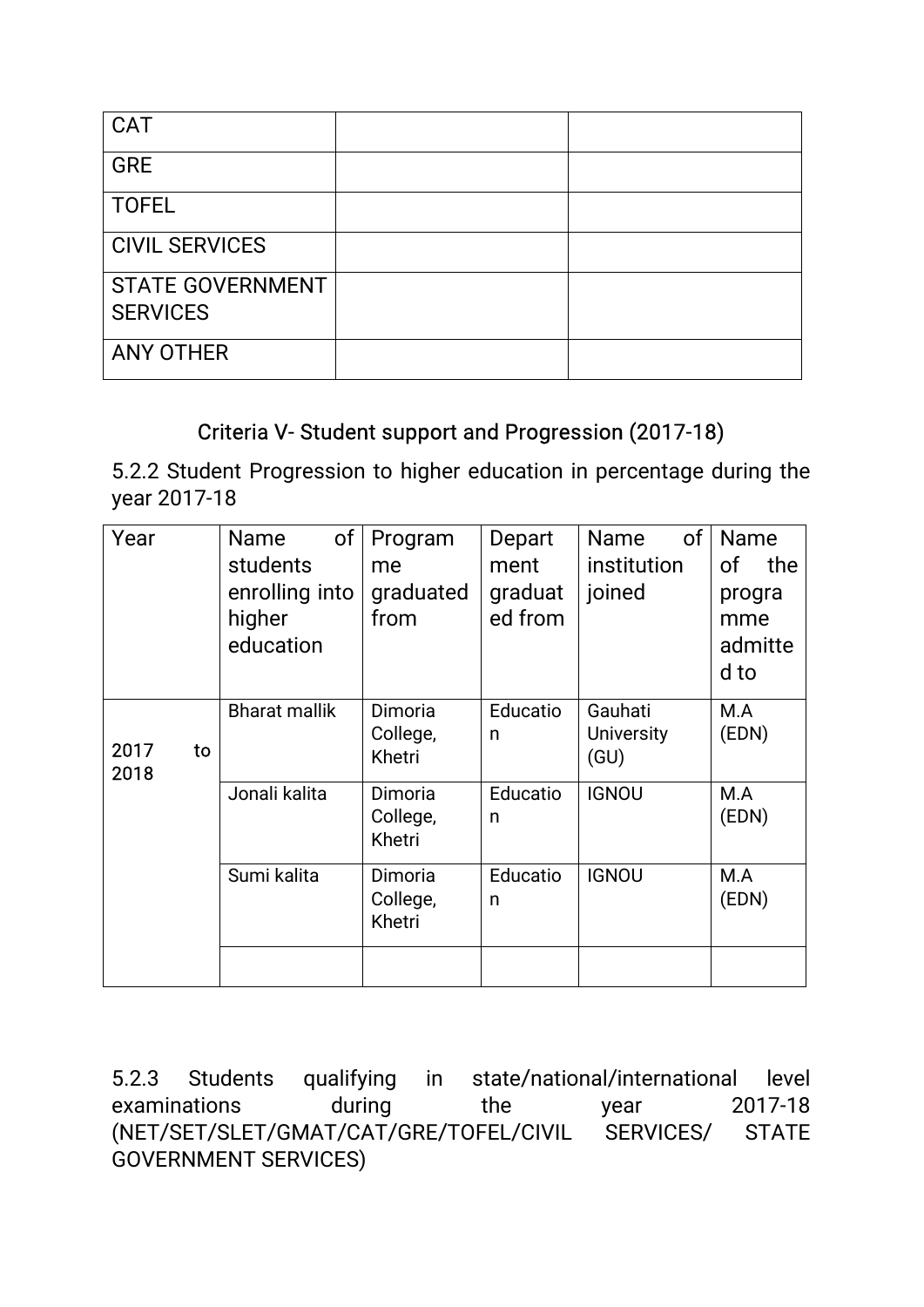| Items                               | of<br>Students<br>No.<br>selected/qualifying | Registration<br>number/roll<br>for the exm | number |
|-------------------------------------|----------------------------------------------|--------------------------------------------|--------|
| <b>NET</b>                          |                                              |                                            |        |
| <b>SET</b>                          |                                              |                                            |        |
| <b>SLET</b>                         |                                              |                                            |        |
| <b>GATE</b>                         |                                              |                                            |        |
| <b>GMAT</b>                         |                                              |                                            |        |
| <b>CAT</b>                          |                                              |                                            |        |
| <b>GRE</b>                          |                                              |                                            |        |
| <b>TOFEL</b>                        |                                              |                                            |        |
| <b>CIVIL SERVICES</b>               |                                              |                                            |        |
| STATE GOVERNMENT<br><b>SERVICES</b> |                                              |                                            |        |
| <b>ANY OTHER</b>                    |                                              |                                            |        |

# Criteria V-Student support and Progression 2018-19)

5.2.2 Student Progression to higher education in percentage during the year 2018-19

| Year               | Name of<br>students<br>enrolling<br>into<br>higher<br>education | Programme<br>graduated<br>from | Department<br>graduated<br>from | 0f<br>Name<br>institution<br>joined  | of<br>Name<br>the<br>programme<br>admitted to |
|--------------------|-----------------------------------------------------------------|--------------------------------|---------------------------------|--------------------------------------|-----------------------------------------------|
|                    | Pranjit<br>Kalita                                               | Dimoria<br>College,<br>Khetri  | Education                       | Gauhati<br><b>University</b><br>(GU) | M.A (EDN)                                     |
| 2018<br>to<br>2019 | Malabika<br>Baruah                                              | Dimoria<br>College,<br>Khetri  | Education                       | Gauhati<br><b>University</b><br>(GU) | M.A (EDN)                                     |
|                    | <b>Tiyasa Das</b>                                               | Dimoria                        | Education                       | Tezpur                               | M.A (EDN)                                     |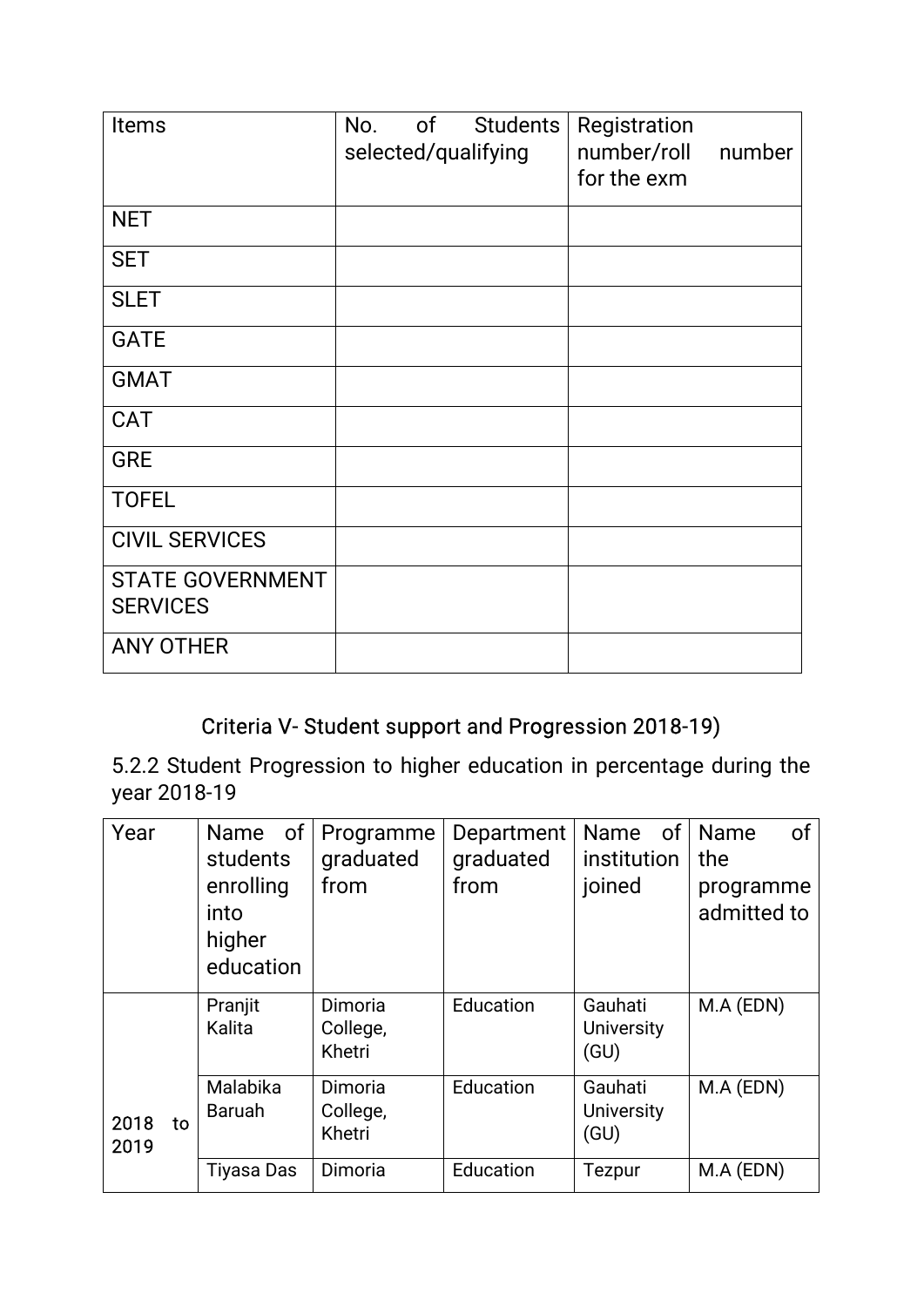|                    | College,<br>Khetri            |           | <b>University</b><br>(TU)                                                     |           |
|--------------------|-------------------------------|-----------|-------------------------------------------------------------------------------|-----------|
| Kalpana<br>Baishya | Dimoria<br>College,<br>Khetri | Education | Kumar<br>bhaskar<br>varma<br>Sanskrit<br>and ancient<br>studies<br>university | M.A (EDN) |

5.2.3 Students qualifying in state/national/international level examinations during the year 2018-19 (NET/SET/SLET/GMAT/CAT/GRE/TOFEL/CIVIL SERVICES/ STATE GOVERNMENT SERVICES)

| Items                                      | of<br>No.<br>selected/qualifying | Students | Registration<br>number/roll<br>for the exm | number |
|--------------------------------------------|----------------------------------|----------|--------------------------------------------|--------|
| <b>NET</b>                                 |                                  |          |                                            |        |
| <b>SET</b>                                 |                                  |          |                                            |        |
| <b>SLET</b>                                |                                  |          |                                            |        |
| <b>GATE</b>                                |                                  |          |                                            |        |
| <b>GMAT</b>                                |                                  |          |                                            |        |
| CAT                                        |                                  |          |                                            |        |
| GRE                                        |                                  |          |                                            |        |
| <b>TOFEL</b>                               |                                  |          |                                            |        |
| <b>CIVIL SERVICES</b>                      |                                  |          |                                            |        |
| <b>STATE GOVERNMENT</b><br><b>SERVICES</b> |                                  |          |                                            |        |
| <b>ANY OTHER</b>                           |                                  |          |                                            |        |

## Criteria V- Student support and Progression (2019-20)

5.2.2 Student Progression to higher education in percentage during the year 2019-20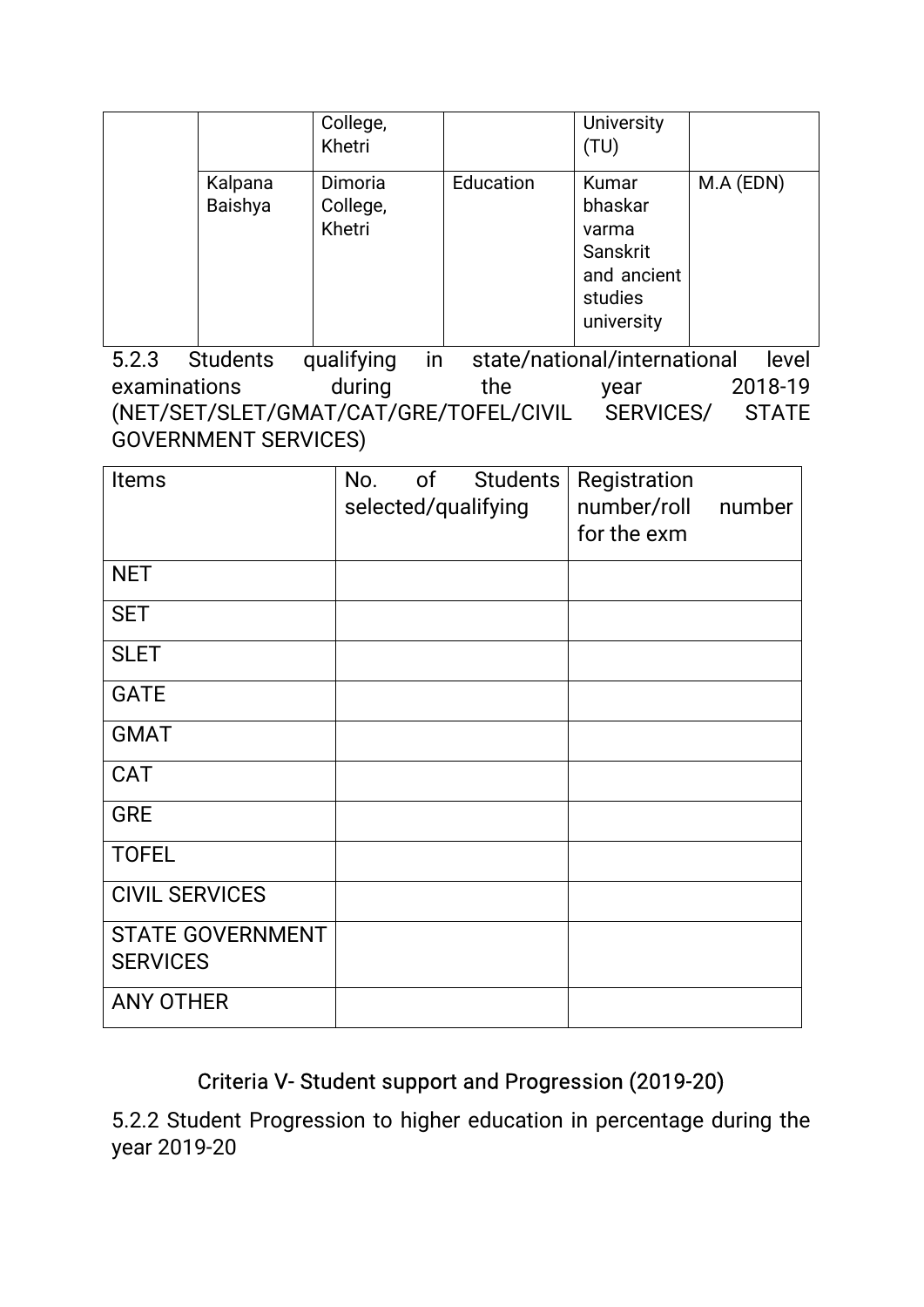| Year         |    | of<br>Name<br>students<br>enrolling<br>into higher<br>education | Program<br>me<br>graduate<br>d from | Departme<br>nt<br>graduated<br>from | <b>Name</b><br>institution<br>joined | of | Name of<br>the<br>program<br>me<br>admitted<br>to |  |
|--------------|----|-----------------------------------------------------------------|-------------------------------------|-------------------------------------|--------------------------------------|----|---------------------------------------------------|--|
| 2019<br>2020 | to | Sangita das                                                     | Dimoria<br>College,<br>Khetri       | Education                           | Gauhati<br><b>University</b><br>(GU) |    | M.A (EDN)                                         |  |
|              |    | Nilakshi<br>malakar                                             | Dimoria<br>College,<br>Khetri       | Education                           | Gauhati<br><b>University</b><br>(GU) |    | M.A<br>(Sociology                                 |  |

5.2.3 Students qualifying in state/national/international level examinations during the year 2019-20 (NET/SET/SLET/GMAT/CAT/GRE/TOFEL/CIVIL SERVICES/ STATE GOVERNMENT SERVICES)

| <b>Items</b> | <b>Students</b><br>No.<br>0f<br>selected/qualifying | Registration<br>number/roll number<br>for the exm |
|--------------|-----------------------------------------------------|---------------------------------------------------|
| <b>NET</b>   | 1. Devishri Patar (NET)                             | Rollno-AM0252100484                               |
|              | (Held on 12 <sup>th</sup> November,<br>2020)        |                                                   |
|              | 2. Mayuri Rahang (NET/JRF)                          | Rollno-AM0252100842                               |
|              | (Held on 12 <sup>th</sup> November,<br>2020)        |                                                   |
| <b>SET</b>   |                                                     |                                                   |
| <b>SLET</b>  |                                                     |                                                   |
| <b>GATE</b>  |                                                     |                                                   |
| <b>GMAT</b>  |                                                     |                                                   |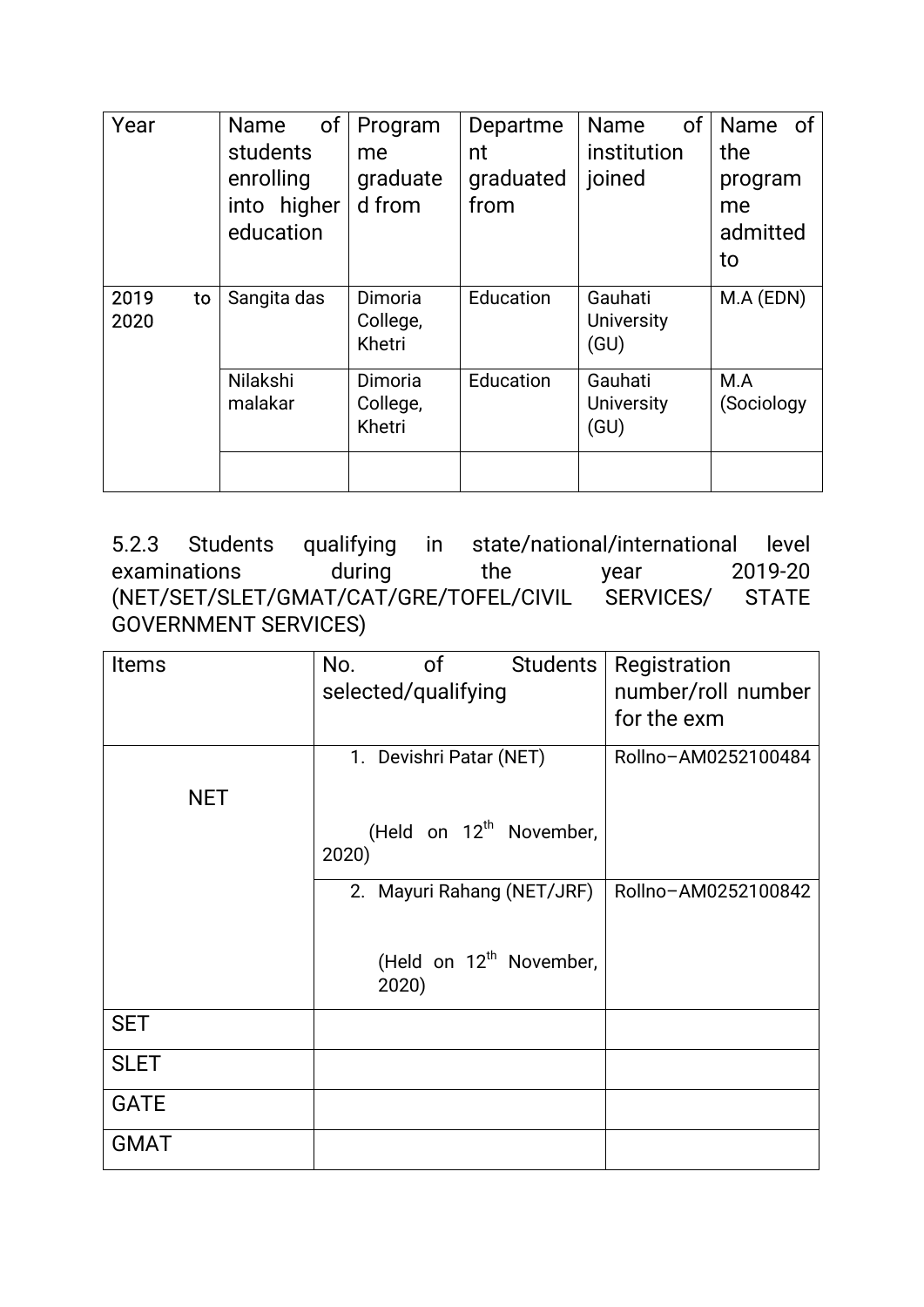| <b>CAT</b>                                           |  |
|------------------------------------------------------|--|
| <b>GRE</b>                                           |  |
| <b>TOFEL</b>                                         |  |
| <b>CIVIL SERVICES</b>                                |  |
| <b>STATE</b><br><b>GOVERNMENT</b><br><b>SERVICES</b> |  |
| <b>ANY OTHER</b>                                     |  |

### Criteria V- Student support and Progression (2020-21)

5.2.2 Student Progression to higher education in percentage during the year 2020-21

| Year | students<br>enrolling<br>into<br>higher<br>education | Name of   Programme  <br>graduated<br>from | Department   Name of   Name<br>graduated<br>from | institution $ $ the<br>joined | of<br>programme<br>admitted to |
|------|------------------------------------------------------|--------------------------------------------|--------------------------------------------------|-------------------------------|--------------------------------|
|      |                                                      |                                            |                                                  |                               |                                |

5.2.3 Students qualifying in state/national/international level examinations during the year 2020-21 (NET/SET/SLET/GMAT/CAT/GRE/TOFEL/CIVIL SERVICES/ STATE GOVERNMENT SERVICES)

| <b>Items</b> | No.<br>of<br>selected/qualifying | Students   Registration<br>number/roll<br>number<br>for the exm |
|--------------|----------------------------------|-----------------------------------------------------------------|
| <b>NET</b>   |                                  |                                                                 |
| <b>SET</b>   |                                  |                                                                 |
| <b>SLET</b>  |                                  |                                                                 |
| <b>GATE</b>  |                                  |                                                                 |